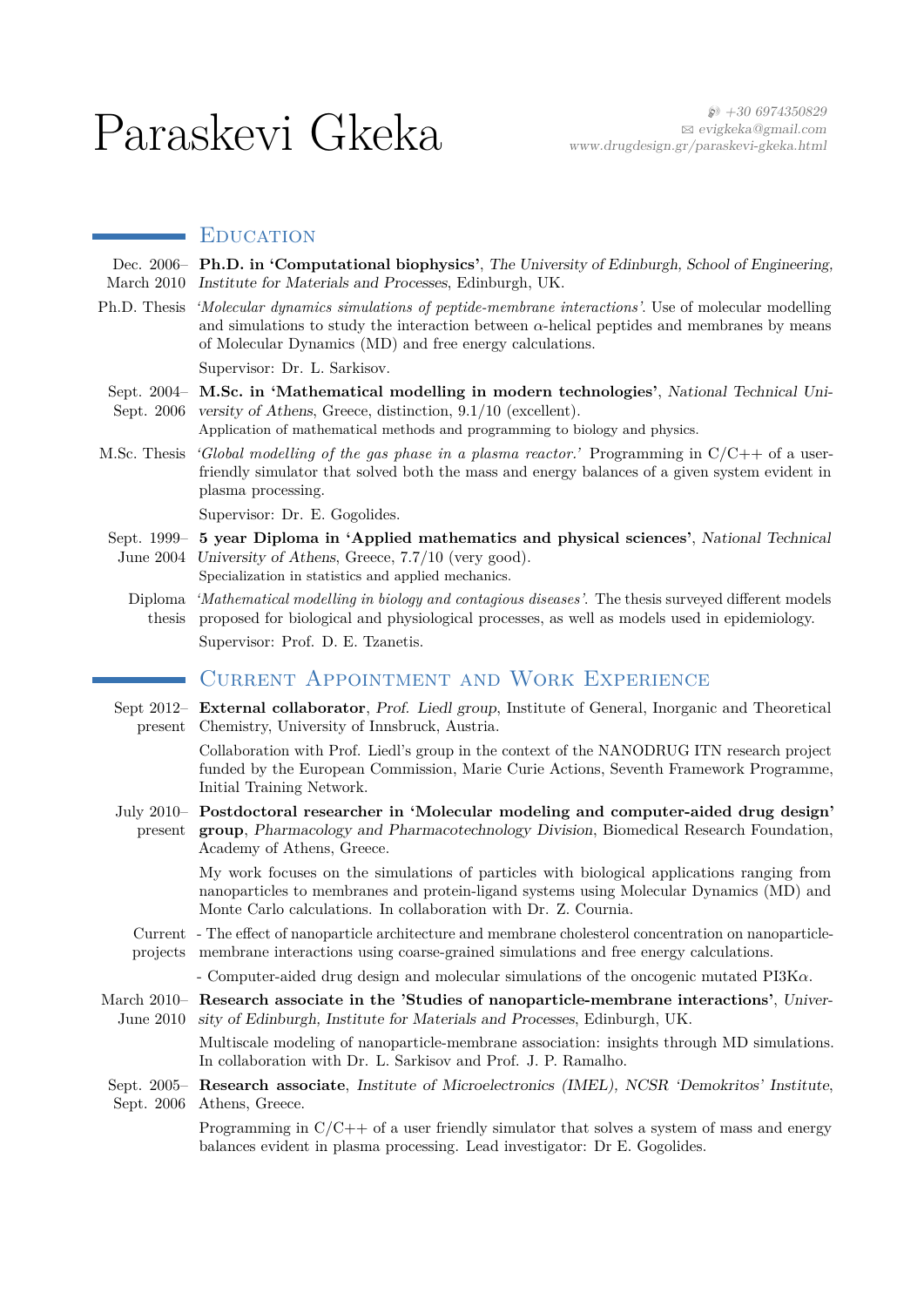|                               | RESEARCH INTERESTS AND CURRENT PROJECTS                                                                                                                                                                                   |  |  |
|-------------------------------|---------------------------------------------------------------------------------------------------------------------------------------------------------------------------------------------------------------------------|--|--|
| Nanoscience                   | Design of nano-carriers with tailored functionalities for efficient and targeted drug delivery.                                                                                                                           |  |  |
| Cancer<br>Research            | Targeting the mutated cancerous $PI3K\alpha$ protein with small molecule inhibitors and studying<br>the effects of mutation in the protein's structure and dynamics using MD simulations. (Prof.<br>Efstratiadis project) |  |  |
| Drug design                   | Developing new inhibitors for the influenza A virus M2 channel through docking, MD simulations<br>and Free Energy Perturbation calculations. (Collaboration with Prof. Kolocouris)                                        |  |  |
| Uncertainty<br>quantification | Applying advanced mathematical techniques into quantitative characterization and reduction<br>of uncertainties in drug design and delivery systems.                                                                       |  |  |
|                               | <b>SELECTED PUBLICATIONS</b>                                                                                                                                                                                              |  |  |
|                               | submitted Z. Cournia, T. Allen, I. Andricioaei et al                                                                                                                                                                      |  |  |
|                               | Membrane Proteins: Environmental Effects on Structure, Function and Dynamics.                                                                                                                                             |  |  |
| in press                      | P. Gkeka, T. Evangelidis, M. Pavlaki, V. Lazani, S. Christoforidis, B. Agianian, Z. Cournia,<br>PLOS COMPUT. BIOL.                                                                                                        |  |  |
|                               | Investigating the structure and dynamics of the PIK3CA Wild-Type and H1047R oncogenic<br>mutant.                                                                                                                          |  |  |
| in press                      | P. Gkeka, P. Angelikopoulos, L. Sarkisov, Z. Cournia., PLOS COMPUT. BIOL. (corresponding<br>author.                                                                                                                       |  |  |
|                               | Partitioning of anionic, ligand-functionalized nanoparticles in cholesterol containing membranes<br>induces ligand rearrangement and local cholesterol depletion.                                                         |  |  |
| in press                      | P. Gkeka, A. Papafotika, S. Christoforidis, Z. Cournia., J. PHYS. CHEM. B                                                                                                                                                 |  |  |
|                               | Exploring a Non-ATP Pocket for Potential Allosteric Modulation of $PI3K\alpha$                                                                                                                                            |  |  |
| May 2013                      | P. Gkeka, L. Sarkisov, P. Angelikopoulos, J. PHYS. CHEM. LETT., 4, pp. 1907-1912.                                                                                                                                         |  |  |
|                               | Homogeneous hydrophobic-hydrophilic surface patterns enhance permeation of nanoparticles<br>through lipid membranes.                                                                                                      |  |  |
| Dec. 2012                     | P. Gkeka, S. Eleftheratos, A. Kolocouris, and Z. Cournia, J. CHEM. THEORY COMPUT., 9, pp.<br>1272-1281.                                                                                                                   |  |  |
|                               | Free energy calculations reveal the origin of binding preference for aminoadamantane blockers<br>of influenza $A/M2TM$ pore.                                                                                              |  |  |
| Nov. 2012                     | P. Gkeka, E. Athanasiadis, G. Spyrou, and Z. Cournia, 12TH IEEE INTERNATIONAL CONFER-<br>ENCE ON BIOINFORMATICS AND BIOENGINEERING                                                                                        |  |  |
|                               | Enhancing the effectiveness of virtual screening by using the ChemBioServer: Application to<br>the discovery of $PI3K\alpha$ inhibitors.                                                                                  |  |  |
| Aug. 2011                     | P. Gkeka and P. Angelikopoulos, CURRENT NANOSCIENCE, 7 (5), pp. 690-698.                                                                                                                                                  |  |  |
|                               | The role of patterned hydrophilic domains in nanoparticle-membrane interactions.                                                                                                                                          |  |  |
| March 2011                    | J. P. Prates Ramalho, P. Gkeka and L. Sarkisov, LANGMUIR, 27, pp. 3723–3730.                                                                                                                                              |  |  |
|                               | Structure and phase transformations of DPPC lipid bilayers in the presence of nanoparticles:<br>insights from coarse-grained molecular dynamics simulations.                                                              |  |  |
| Jan. 2010                     | P. Gkeka and L. Sarkisov, J. PHYS. CHEM. B., 114 (2), pp. 826-839.                                                                                                                                                        |  |  |
|                               | Interactions of Phospholipid bilayers with several classes of amphiphilic $\alpha$ -helical peptides:<br>Insights from coarse-grained molecular dynamics simulations.                                                     |  |  |
| Jan. 2009                     | P. Gkeka and L. Sarkisov, J. PHYS. CHEM. B., $113$ (1), pp. 6-8.                                                                                                                                                          |  |  |
|                               | Spontaneous formation of a barrel-stave pore in a coarse-grained model of the synthetic LS3<br>peptide and a DPPC lipid bilayer.                                                                                          |  |  |
|                               |                                                                                                                                                                                                                           |  |  |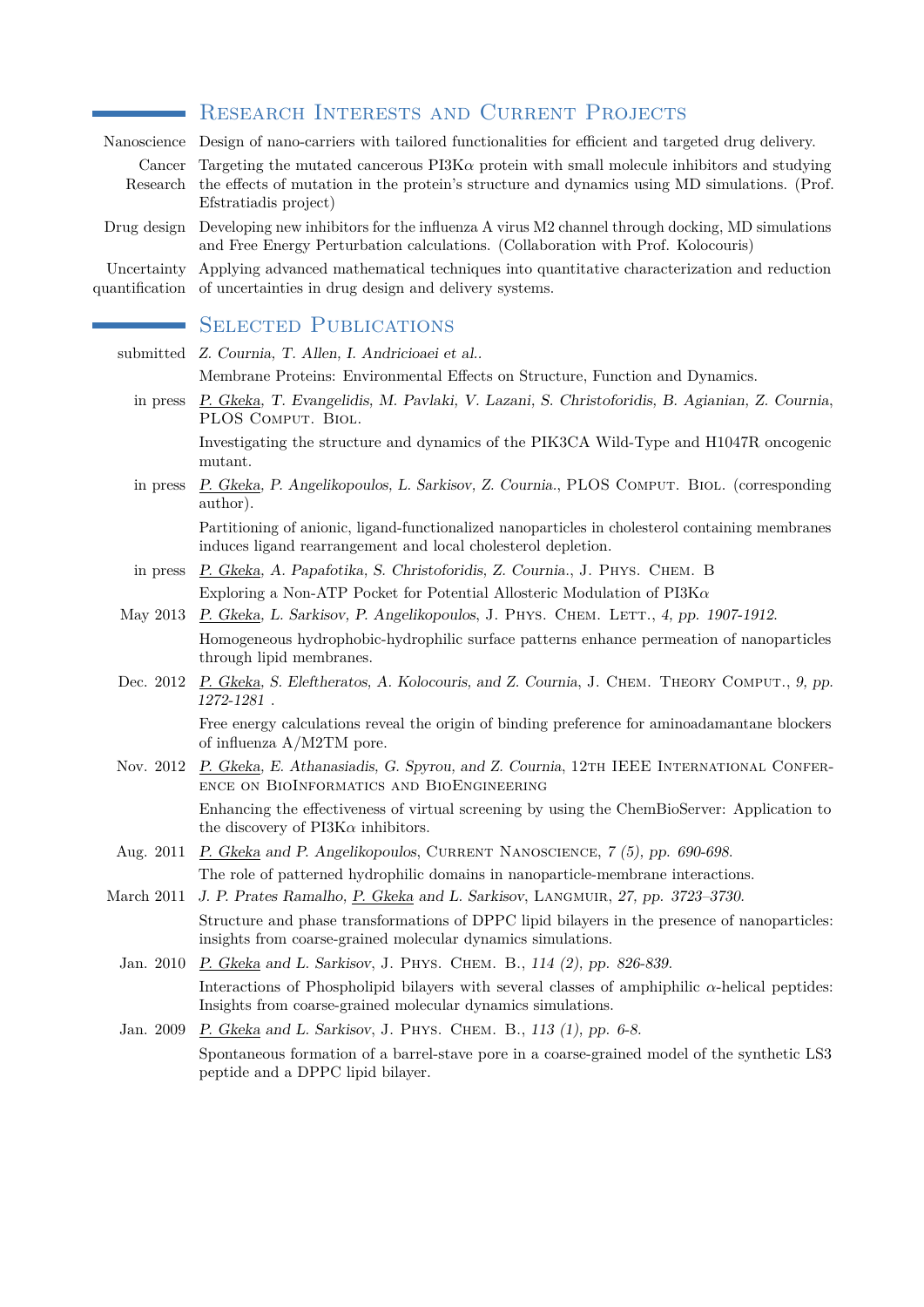### **COMPUTER SKILLS**

| Operating<br>Systems       | Linux, All Microsoft <sup>TM</sup> operating systems, UNIX, MacOS <sup>TM</sup> .                                                                                 |  |  |
|----------------------------|-------------------------------------------------------------------------------------------------------------------------------------------------------------------|--|--|
| Programming<br>Languages   | $C/C++$ , Fortran, shell scripting, HTML.                                                                                                                         |  |  |
| Scientific<br><b>Tools</b> | GROMACS, NAMD, Schrodinger, Desmond, MCPRO, VMD, Pymol, Gnuplot, MATLAB <sup>TM</sup> ,<br>Mathematica <sup>®</sup> , Comsol Multiphysics, Minitab <sup>®</sup> . |  |  |
| Office<br>Automation       | IAT <sub>F</sub> X, Microsoft Office <sup>TM</sup> .                                                                                                              |  |  |
|                            | <b>SELECTED CONFERENCES AND INVITED TALKS</b>                                                                                                                     |  |  |
|                            |                                                                                                                                                                   |  |  |
|                            | July. 2014 NANODRUG FP7 ITN MEETING, COIMBRA UNIVERSITY, PORTUGAL. (Invited speaker)<br>The effect of membrane composition on nanoparticle-membrane interactions. |  |  |
|                            | June. 2014 WORKSHOP ON BIOMATERIALS AND THEIR INTERACTIONS WITH BIOLOGICAL AND MODEL<br>MEMBRANES, SALOU, SPAIN.                                                  |  |  |
|                            | Partitioning of anionic nanoparticles in cholesterol-containing membranes. (Oral presentation)                                                                    |  |  |
| Sept. 2013                 | CECAM WORKSHOP: COUPLING BETWEEN PROTEIN, WATER, AND LIPID DYNAMICS IN<br>COMPLEX BIOLOGICAL SYSTEMS: THEORY AND EXPERIMENTS. (1st Poster Prize)                  |  |  |
|                            | Studying the Influence of Cholesterol on Nanoparticle Partitioning into Lipid Membranes. (Oral<br>and Poster presentation)                                        |  |  |
| July 2013                  | COMPUTER-AIDED DRUG DESIGN GORDON RESEARCH CONFERENCE, WEST DOVER, VT,<br>USA. (GRC Award)                                                                        |  |  |
|                            | Studying the influence of cholesterol on nanoparticle partitioning into lipid membranes. (Poster<br>presentation)                                                 |  |  |
|                            | Feb. 2013 57TH BIOPHYSICAL SOCIETY MEETING, PHILADELPHIA, USA. (CPOW Award)                                                                                       |  |  |
|                            | - Study of nanoparticle-lipid bilayer interactions: insights from coarse-grained molecular dynam-<br>ics simulations.                                             |  |  |
|                            | Nov. 2012 FACULTY OF CHEMISTRY AND PHARMACY, UNIVERSITY OF INNSBRUCK, AUSTRIA.                                                                                    |  |  |
|                            | Molecular simulations of biological systems. (Invited speaker)                                                                                                    |  |  |
| Nov. 2011                  | INSTITUTE OF MATERIALS AND PROCESSES MEETINGS, SCHOOL OF ENGINEERING, UNIVER-<br>SITY OF EDINBURGH, UK.                                                           |  |  |
|                            | Molecular simulations of peptide and nanoparticle-membrane interactions. (Invited speaker)                                                                        |  |  |
|                            | Sept. 2011 THERMODYNAMICS 2011, ATHENS, GREECE.                                                                                                                   |  |  |
|                            | The effect of hydrophobicity on nanoparticle-lipid bilayer interactions: insights from molecular<br>dynamics and free energy calculations. (Oral presentation)    |  |  |
|                            | July 2011 STATISTICAL THERMODYNAMICS & MACROMOLECULES GROUP SEMINARS, DEPARTMENT OF<br>CHEMICAL ENGINEERING, UNIVERSITY OF PATRAS, GREECE.                        |  |  |
|                            | Molecular dynamics studies of peptide-membrane and nanoparticle-membrane interactions:<br>insights from coarse-grained models. (Invited speaker)                  |  |  |
| May 2010                   | STRUCTURAL BIOINFORMATICS & COMPUTATIONAL BIOCHEMISTRY GROUP SEMINARS, UNI-<br>VERSITY OF OXFORD, UK.                                                             |  |  |
|                            | Molecular dynamics studies of peptide-membrane interactions: Insights from coarse-grained<br><i>models.</i> (Invited speaker)                                     |  |  |
|                            | Sept. 2008 CCP5 ANNUAL MEETING: SURFACES AND INTERFACES, LONDON, UK.                                                                                              |  |  |
|                            | Coarse-grained modelling of membrane-peptide interactions. (Oral presentation)                                                                                    |  |  |
|                            |                                                                                                                                                                   |  |  |